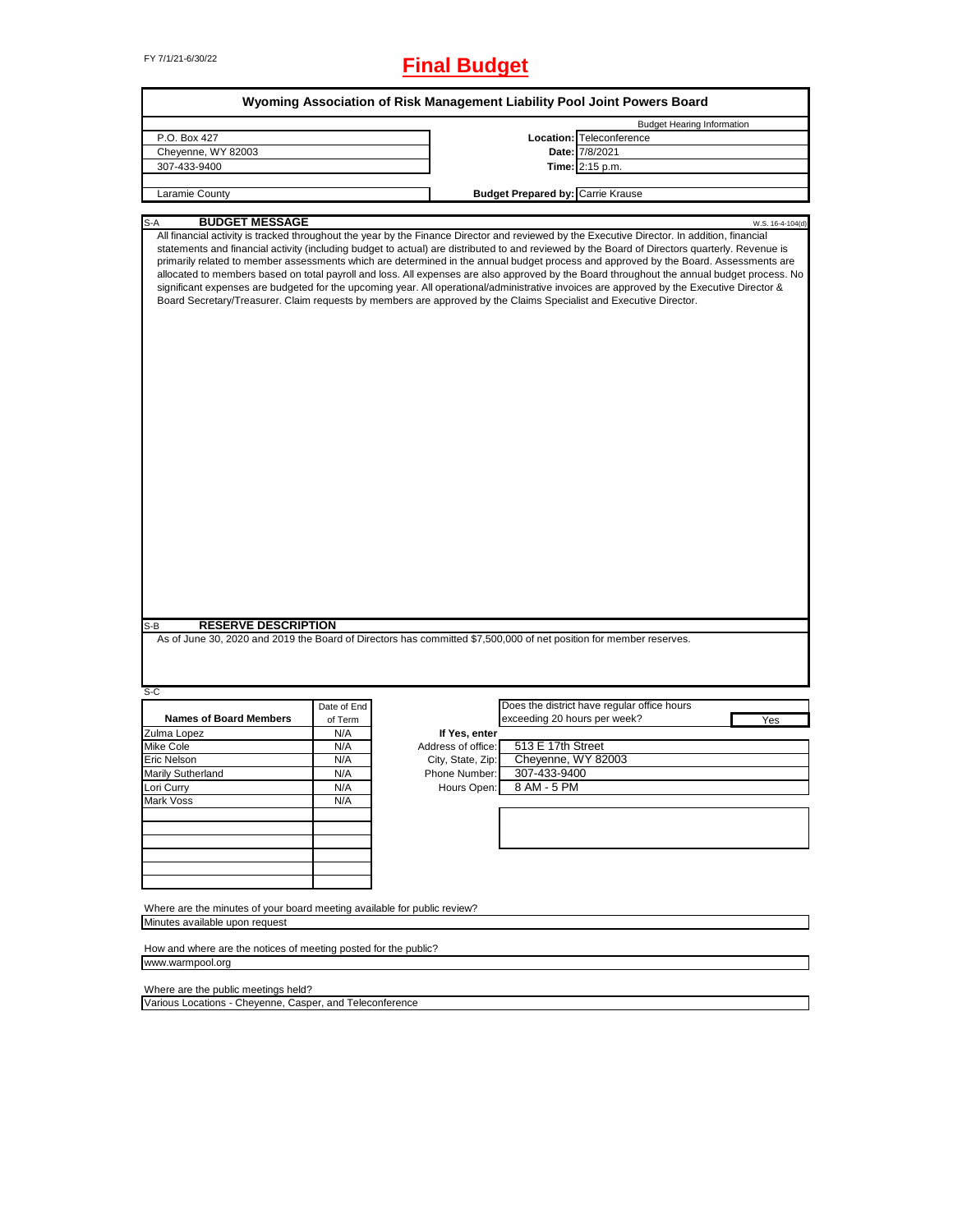## **FINAL BUDGET SUMMARY**

|       | <b>OVERVIEW</b>                                             | 2019-2020<br>Actual | 2020-2021<br>Estimated | 2021-2022<br>Proposed | Final Approval |
|-------|-------------------------------------------------------------|---------------------|------------------------|-----------------------|----------------|
|       |                                                             |                     |                        |                       |                |
| $S-1$ | <b>Total Budgeted Expenditures</b>                          | \$1,964,447         | \$2,957,172            | \$3,250,706           | \$3,250,706    |
| $S-2$ | <b>Total Principal to Pay on Debt</b>                       | \$0                 | \$0                    | \$0                   | \$0            |
| $S-3$ | <b>Total Change to Restricted Funds</b>                     | \$0                 | \$0                    | \$0                   | \$0            |
|       |                                                             |                     |                        |                       |                |
| $S-4$ | <b>Total General Fund and Forecasted Revenues Available</b> | \$20,663,792        | \$20,849,385           | \$20,892,919          | \$20,892,919   |
|       |                                                             |                     |                        |                       |                |
| $S-5$ | Amount requested from County Commissioners                  | \$0                 | \$0 <sub>1</sub>       | \$0                   | \$0            |
|       |                                                             |                     |                        |                       |                |
| $S-6$ | <b>Additional Funding Needed:</b>                           |                     |                        | \$0                   | \$0            |

|                   | <b>REVENUE SUMMARY</b>                       | 2019-2020                                                                | 2020-2021    | 2021-2022    | <b>Final Approval</b> |
|-------------------|----------------------------------------------|--------------------------------------------------------------------------|--------------|--------------|-----------------------|
|                   |                                              | Actual                                                                   | Estimated    | Proposed     |                       |
|                   |                                              |                                                                          |              |              |                       |
| $S-7$             | <b>Operating Revenues</b>                    | \$2,145,020                                                              | \$2,351,176  | \$2,646,956  | \$2,646,956           |
| $S-8$             | Tax levy (From the County Treasurer)         | \$0                                                                      | \$0          | \$0          | \$0                   |
| $S-9$             | <b>Government Support</b>                    | \$0                                                                      | \$0          | \$0          | \$0                   |
| $S-10$            | Grants                                       | \$0                                                                      | \$0          | \$0          | \$0                   |
| $S-11$            | Other County Support (Not from Co. Treas.)   | \$0                                                                      | \$0          | \$0          | \$0                   |
| $S-12$            | <b>Miscellaneous</b>                         | \$376.559                                                                | \$355.996    | \$353.750    | \$353.750             |
| $S-13$            | <b>Other Forecasted Revenue</b>              | \$0                                                                      | \$0          | \$0          | \$0                   |
|                   |                                              |                                                                          |              |              |                       |
| $S-14$            | <b>Total Revenue</b>                         | \$2,521,579                                                              | \$2,707,172  | \$3,000,706  | \$3,000,706           |
| FY 7/1/21-6/30/22 |                                              | Wyoming Association of Risk Management Liability Pool Joint Powers Board |              |              |                       |
|                   | <b>EXPENDITURE SUMMARY</b>                   | 2019-2020                                                                | 2020-2021    | 2021-2022    |                       |
|                   |                                              | Actual                                                                   | Estimated    | Proposed     | <b>Final Approval</b> |
|                   |                                              |                                                                          |              |              |                       |
| $S-15$            | <b>Capital Outlay</b>                        | \$0                                                                      | \$10,000     | \$10,000     | \$10,000              |
| $S-16$            | <b>Interest and Fees On Debt</b>             | \$0                                                                      | \$0          | \$0          | \$0                   |
| $S-17$            | <b>Administration</b>                        | \$72,248                                                                 | \$139,950    | \$139,950    | \$139,950             |
| $S-18$            | <b>Operations</b>                            | \$1,708,919                                                              | \$2,576,722  | \$2,870,256  | \$2,870,256           |
| $S-19$            | <b>Indirect Costs</b>                        | \$183,280                                                                | \$230,500    | \$230,500    | \$230,500             |
| <b>S-20R</b>      | <b>Expenditures paid by Reserves</b>         | \$0                                                                      | \$0          | \$0          | \$0                   |
| $S-20$            | <b>Total Expenditures</b>                    | \$1,964,447                                                              | \$2,957,172  | \$3,250,706  | \$3,250,706           |
|                   |                                              |                                                                          |              |              |                       |
|                   |                                              | 2019-2020                                                                | 2020-2021    | 2021-2022    |                       |
|                   | <b>DEBT SUMMARY</b>                          | Actual                                                                   | Estimated    | Proposed     | <b>Final Approval</b> |
|                   |                                              |                                                                          |              |              |                       |
|                   |                                              |                                                                          |              |              |                       |
| $S-21$            | <b>Principal Paid on Debt</b>                | \$0                                                                      | \$0          | \$0          | \$0                   |
|                   |                                              |                                                                          |              |              |                       |
|                   |                                              | 2019-2020                                                                | 2020-2021    | 2021-2022    |                       |
|                   | <b>CASH AND INVESTMENTS</b>                  | Actual                                                                   | Estimated    | Proposed     | <b>Final Approval</b> |
|                   |                                              |                                                                          |              |              |                       |
| $S-22$            | <b>TOTAL GENERAL FUNDS</b>                   | \$18,142,213                                                             | \$18,142,213 | \$17,892,213 | \$17,892,213          |
|                   |                                              |                                                                          |              |              |                       |
|                   | <b>Summary of Reserve Funds</b>              |                                                                          |              |              |                       |
| $S-23$            | <b>Beginning Balance in Reserve Accounts</b> |                                                                          |              |              |                       |
| $S-24$            | a. Sinking and Debt Service Funds            | \$0                                                                      | \$0          | \$0          | \$0                   |
| $S-25$            | b. Reserves                                  | \$7,500,000                                                              | \$7,500,000  | \$7,500,000  | \$7,500,000           |
| $S-26$            | c. Bond Funds                                | \$0                                                                      | \$0          | \$0          | \$0                   |
|                   | Total Reserves (a+b+c)                       | \$7,500,000                                                              | \$7,500,000  | \$7,500,000  | \$7,500,000           |
| $S-27$            | Amount to be added                           |                                                                          |              |              |                       |
| $S-28$            | a. Sinking and Debt Service Funds            | \$0                                                                      | \$0          | \$0          | \$0                   |
| $S-29$            | b. Reserves                                  | \$0                                                                      | \$0          | \$0          | \$0                   |
| $S-30$            | c. Bond Funds                                | \$0                                                                      | \$0          | \$0          | \$0                   |
|                   | Total to be added (a+b+c)                    | \$0                                                                      | \$0          | \$0          | \$0                   |

S-31 **Subtotal** \$7,500,000 \$7,500,000 \$7,500,000 \$7,500,000 S-32 **Less Total to be spent because the spentifical set of the spentifical set of the spentifical set of the spentifical set of the spentifical set of the spentifical set of the spentifical set of the spentifical set of** S-33 **TOTAL RESERVES AT END OF FISCAL YEAR** \$7,500,000 \$7,500,000 \$7,500,000 \$7,500,000 \$7,500,000 \$7,500,000 \$7,500,000 \$7,500,000 \$7,500,000 \$7,500,000 \$7,500,000 \$7,500,000 \$7,500,000 \$7,500,000 \$7,500,000 \$7,500,000 \$7 *End of Summary*

*Budget Officer / District Official (if not same as "Submitted by")*

Date adopted by Special District

Cheyenne, WY 82003 **DISTRICT ADDRESS:** P.O. Box 427 **PREPARED BY:** Carrie Krause

**DISTRICT PHONE:** 307-433-9400

1/23/19 *Form approved by Wyoming Department of Audit, Public Funds Division Prepared in compliance with the Uniform Municipal Fiscal Procedures Act (W.S. 16-4-101 through 124) as it applies.*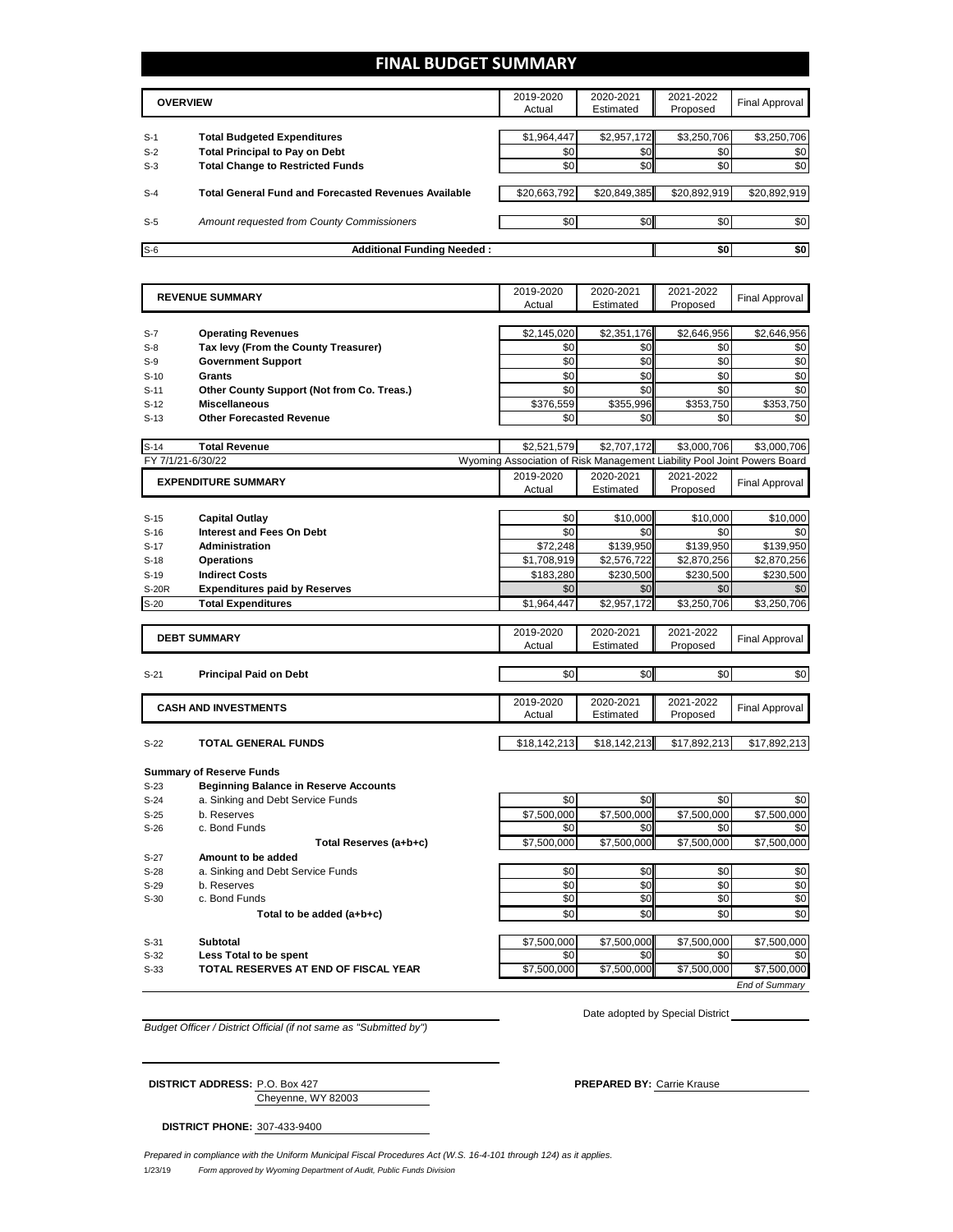## **Final Budget**

Wyoming Association of Risk Management Liability Po **NAME OF DISTRICT/BOARD**

**FYE** 6/30/2022

|                      | NAME OF DISTRICT/BOARD                                                        |                                 |                     |                        |                         |                       |
|----------------------|-------------------------------------------------------------------------------|---------------------------------|---------------------|------------------------|-------------------------|-----------------------|
|                      | <b>PROPERTY TAXES AND ASSESSMENTS</b>                                         |                                 |                     |                        |                         |                       |
|                      |                                                                               |                                 |                     |                        |                         |                       |
|                      |                                                                               | <b>DOA Chart</b><br>of Accounts | 2019-2020<br>Actual | 2020-2021<br>Estimated | 2021-2022<br>Proposed   | <b>Final Approval</b> |
| $R-1$                | <b>Property Taxes and Assessments Received</b>                                |                                 |                     |                        |                         |                       |
| $R-1.1$              | Tax Levy (From the County Treasurer)                                          | 4001                            |                     |                        |                         |                       |
| R-1.2                | Other County Support (see note on the right)                                  | 4005                            |                     |                        |                         |                       |
|                      | <b>FORECASTED REVENUE</b>                                                     |                                 |                     |                        |                         |                       |
|                      |                                                                               |                                 |                     |                        |                         |                       |
|                      |                                                                               | <b>DOA Chart</b><br>of Accounts | 2019-2020<br>Actual | 2020-2021<br>Estimated | 2021-2022<br>Proposed   | <b>Final Approval</b> |
| $R-2$                | <b>Revenues from Other Governments</b>                                        |                                 |                     |                        |                         |                       |
| $R - 2.1$            | State Aid                                                                     | 4211                            |                     |                        |                         |                       |
|                      | R-2.2 Additional County Aid (non-treasurer)                                   | 4237                            |                     |                        |                         |                       |
|                      | R-2.3 City (or Town) Aid                                                      | 4237                            |                     |                        |                         |                       |
|                      | R-2.4 Other (Specify)                                                         | 4237                            |                     |                        |                         |                       |
| $R - 2.5$            | <b>Total Government Support</b>                                               |                                 | \$0                 | \$0                    | \$0                     | \$0                   |
| $R-3$                | <b>Operating Revenues</b>                                                     |                                 |                     |                        |                         |                       |
|                      | R-3.1 Customer Charges                                                        | 4300                            | \$2,145,020         | \$2,351,176            | \$2,646,956             | \$2,646,956           |
|                      | R-3.2 Sales of Goods or Services                                              | 4300                            |                     |                        |                         |                       |
|                      | R-3.3 Other Assessments                                                       | 4503                            |                     |                        |                         |                       |
| $R - 3.4$            | <b>Total Operating Revenues</b>                                               |                                 | \$2,145,020         | \$2,351,176            | \$2,646,956             | \$2,646,956           |
| $R-4$                | Grants                                                                        |                                 |                     |                        |                         |                       |
| $R - 4.1$<br>$R-4.2$ | <b>Direct Federal Grants</b>                                                  | 4201<br>4201                    |                     |                        |                         |                       |
|                      | <b>Federal Grants thru State Agencies</b><br>R-4.3 Grants from State Agencies | 4211                            |                     |                        |                         |                       |
| $R - 4.4$            | <b>Total Grants</b>                                                           |                                 | \$0                 | \$0                    | \$0                     | \$0                   |
| $R-5$                | <b>Miscellaneous Revenue</b>                                                  |                                 |                     |                        |                         |                       |
|                      | R-5.1 Interest                                                                | 4501                            | \$222,809           | \$202,246              | \$200,000               | \$200,000             |
|                      | R-5.2 Other: Specify<br>Reimbursement from PIP                                | 4500                            | \$153,750           | \$153,750              | \$153,750               | \$153,750             |
| $R - 5.3$            | Other: Additional                                                             |                                 |                     |                        |                         |                       |
| $R - 5.4$            | <b>Total Miscellaneous</b>                                                    |                                 | \$376,559           | \$355,996              | \$353,750               | \$353,750             |
| $R-5.5$              | <b>Total Forecasted Revenue</b>                                               |                                 | \$2,521,579         | \$2,707,172            | $\overline{$3,000,706}$ | \$3,000,706           |
| $R-6$                | <b>Other Forecasted Revenue</b>                                               |                                 |                     |                        |                         |                       |
| $R-6.1$              | a. Other past due as estimated by Co. Treas.                                  | 4004                            |                     |                        |                         |                       |
| $R-6.2$              | b. Other forecasted revenue (specify):                                        |                                 |                     |                        |                         |                       |
| $R-6.3$              |                                                                               | 4500                            |                     |                        |                         |                       |
| $R-6.4$              |                                                                               | 4500                            |                     |                        |                         |                       |
| $R-6.5$              |                                                                               |                                 |                     |                        |                         |                       |
| $R-6.6$              | Total Other Forecasted Revenue (a+b)                                          |                                 | \$0                 | \$0                    | \$0                     | \$0                   |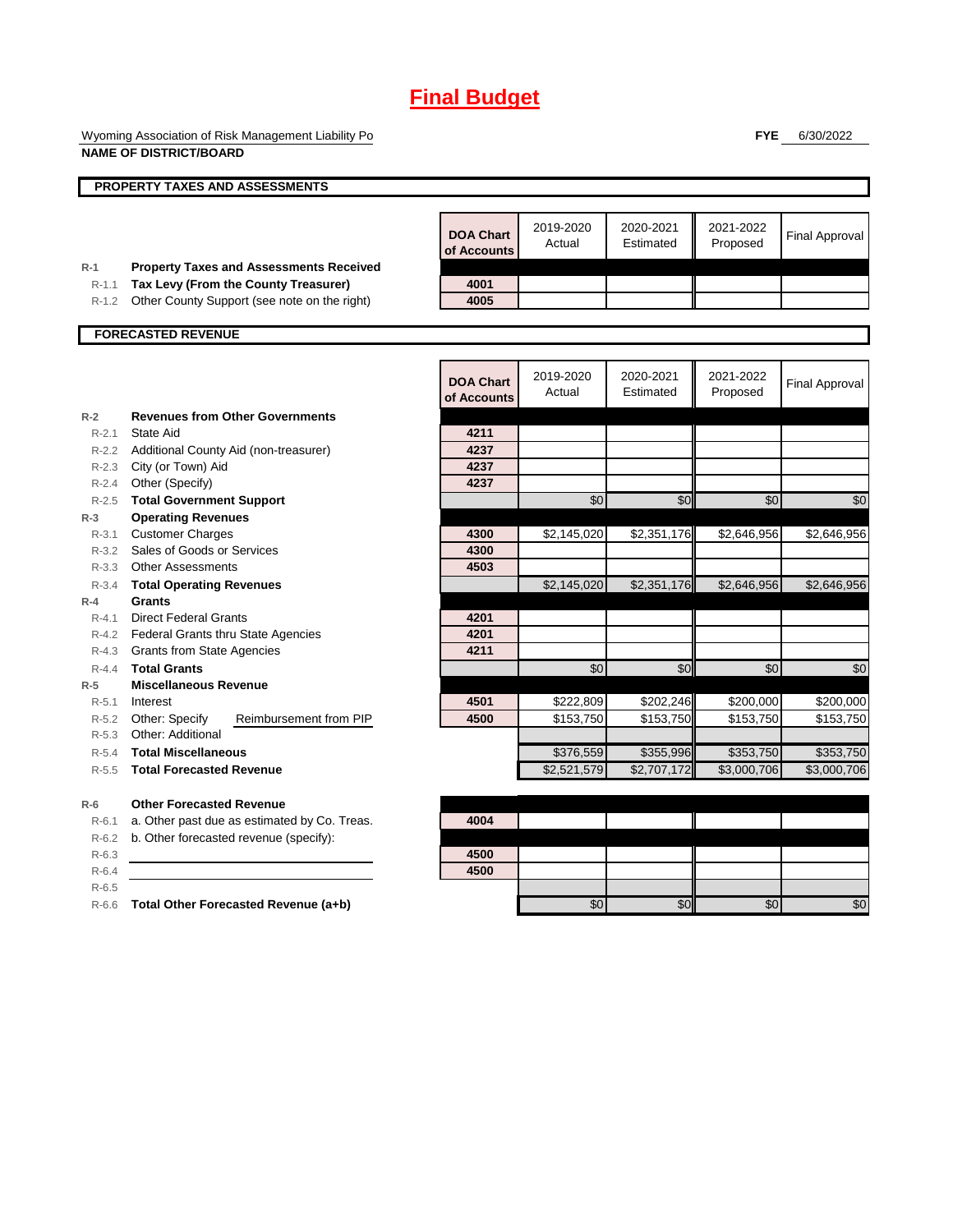## **CAPITAL OUTLAY BUDGET**

|           |                             | ui Auuu |
|-----------|-----------------------------|---------|
| $E-1$     | <b>Capital Outlay</b>       |         |
| $E - 1.1$ | <b>Real Property</b>        | 6201    |
| $E - 1.2$ | Vehicles                    | 6210    |
| $E-1.3$   | <b>Office Equipment</b>     | 6211    |
| $E - 1.4$ | Other (Specify)             |         |
| $E - 1.5$ |                             | 6200    |
| $E-1.6$   |                             | 6200    |
| $E - 1.7$ |                             |         |
| $E - 1.8$ | <b>TOTAL CAPITAL OUTLAY</b> |         |
|           |                             |         |

|           |                             | <b>DOA Chart</b><br>of Accounts | 2019-2020<br>Actual | 2020-2021<br>Estimated | 2021-2022<br>Proposed | Final Approval |
|-----------|-----------------------------|---------------------------------|---------------------|------------------------|-----------------------|----------------|
|           | <b>Capital Outlay</b>       |                                 |                     |                        |                       |                |
| $E - 1.1$ | <b>Real Property</b>        | 6201                            |                     |                        |                       |                |
| $E-1.2$   | Vehicles                    | 6210                            |                     |                        |                       |                |
| $E-1.3$   | Office Equipment            | 6211                            | \$0                 | \$10,000               | \$10,000              | \$10,000       |
| $E - 1.4$ | Other (Specify)             |                                 |                     |                        |                       |                |
| $E-1.5$   |                             | 6200                            |                     |                        |                       |                |
| $E-1.6$   |                             | 6200                            |                     |                        |                       |                |
| $E - 1.7$ |                             |                                 |                     |                        |                       |                |
| $E-1.8$   | <b>TOTAL CAPITAL OUTLAY</b> |                                 | \$0                 | \$10,000               | \$10,000              | \$10,000       |

#### **ADMINISTRATION BUDGET**

|           |                                      | <b>DOA Chart</b><br>of Accounts | 2019-2020<br>Actual | 2020-2021<br>Estimated | 2021-2022<br>Proposed | <b>Final Approval</b> |
|-----------|--------------------------------------|---------------------------------|---------------------|------------------------|-----------------------|-----------------------|
| $E-2$     | <b>Personnel Services</b>            |                                 |                     |                        |                       |                       |
| $E - 2.1$ | Administrator                        | 7002                            |                     |                        |                       |                       |
| $E - 2.2$ | Secretary                            | 7003                            |                     |                        |                       |                       |
| $E - 2.3$ | Clerical                             | 7004                            |                     |                        |                       |                       |
| $E - 2.4$ | Other (Specify)                      |                                 |                     |                        |                       |                       |
| $E-2.5$   |                                      | 7005                            |                     |                        |                       |                       |
| $E - 2.6$ |                                      | 7005                            |                     |                        |                       |                       |
| $E - 2.7$ |                                      |                                 |                     |                        |                       |                       |
| $E-3$     | <b>Board Expenses</b>                |                                 |                     |                        |                       |                       |
| $E - 3.1$ | Travel                               | 7011                            | \$4,518             | \$8,000                | \$8,000               | \$8,000               |
| $E - 3.2$ | Mileage                              | 7012                            |                     |                        |                       |                       |
| $E - 3.3$ | Other (Specify)                      |                                 |                     |                        |                       |                       |
| $E - 3.4$ | Training                             | 7013                            | \$5,540             | \$19,000               | \$19,000              | \$19,000              |
| $E - 3.5$ | Retreat                              | 7013                            | \$0                 | \$5,000                | \$5,000               | \$5,000               |
| $E - 3.6$ |                                      |                                 |                     |                        |                       |                       |
| $E-4$     | <b>Contractual Services</b>          |                                 |                     |                        |                       |                       |
| $E - 4.1$ | Legal                                | 7021                            | \$6,436             | \$25,000               | \$25,000              | \$25,000              |
| $E - 4.2$ | Accounting/Auditing                  | 7022                            | \$9,175             | \$9,500                | \$9,500               | \$9,500               |
| $E - 4.3$ | Other (Specify)                      |                                 |                     |                        |                       |                       |
| $E - 4.4$ |                                      | 7023                            |                     |                        |                       |                       |
| $E - 4.5$ |                                      | 7023                            |                     |                        |                       |                       |
| $E - 4.6$ |                                      |                                 |                     |                        |                       |                       |
| $E-5$     | <b>Other Administrative Expenses</b> |                                 |                     |                        |                       |                       |
| $E - 5.1$ | <b>Office Supplies</b>               | 7031                            | \$2,262             | \$5,000                | \$5,000               | \$5,000               |
| $E - 5.2$ | Office equipment, rent & repair      | 7032                            | \$12,872            | \$21,000               | \$21,000              | \$21,000              |
| $E-5.3$   | Education                            | 7033                            |                     |                        |                       |                       |
| $E - 5.4$ | Registrations                        | 7034                            |                     |                        |                       |                       |
| $E - 5.5$ | Other (Specify)                      |                                 |                     |                        |                       |                       |
| $E-5.6$   | Postage                              | 7035                            | \$581               | \$1,000                | \$1,000               | \$1,000               |
| $E - 5.7$ | Telephone/Internet/Website           | 7035                            | \$2,661             | \$6,000                | \$6,000               | \$6,000               |
| $E - 5.8$ | see additional details               |                                 | \$28,203            | \$40,450               | \$40,450              | \$40,450              |
| $E-6$     | <b>TOTAL ADMINISTRATION</b>          |                                 | \$72,248            | \$139,950              | \$139,950             | \$139,950             |

r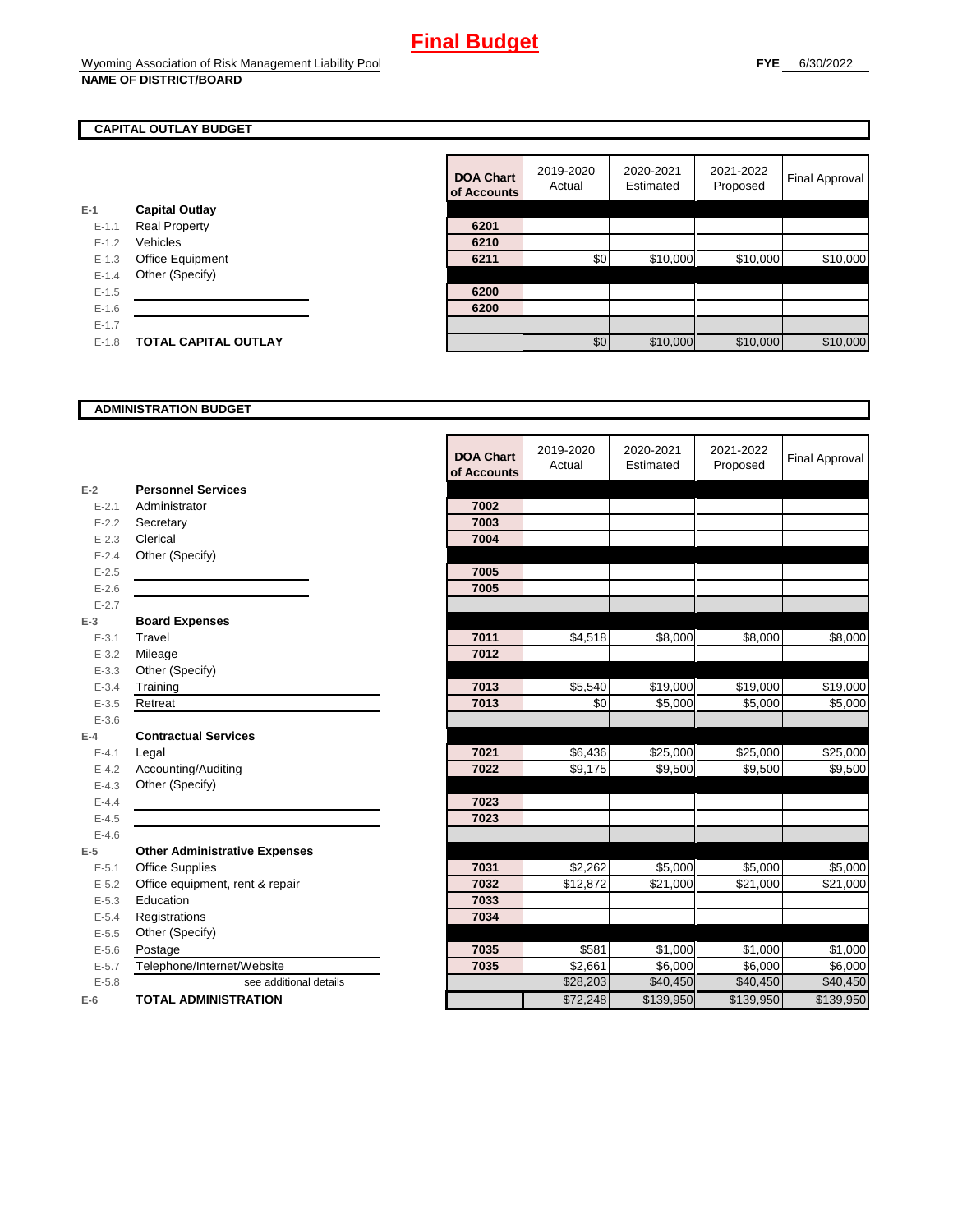## **OPERATIONS BUDGET**

|                      |                                                                                                                                                                                                                                                 | <b>DOA Chart</b><br>of Accounts | 2019-2020<br>Actual | 2020-2021<br>Estimated | 2021-2022<br>Proposed | <b>Final Approval</b> |
|----------------------|-------------------------------------------------------------------------------------------------------------------------------------------------------------------------------------------------------------------------------------------------|---------------------------------|---------------------|------------------------|-----------------------|-----------------------|
| $E-7$                | <b>Personnel Services</b>                                                                                                                                                                                                                       |                                 |                     |                        |                       |                       |
| $E - 7.1$            | Wages--Operations                                                                                                                                                                                                                               | 7202                            | \$352,193           | \$416,000              | \$416,000             | \$416,000             |
| $E - 7.2$            | <b>Service Contracts</b>                                                                                                                                                                                                                        | 7203                            |                     |                        |                       |                       |
| $E - 7.3$            | Other (Specify)                                                                                                                                                                                                                                 |                                 |                     |                        |                       |                       |
| $E - 7.4$            |                                                                                                                                                                                                                                                 | 7204                            |                     |                        |                       |                       |
| $E - 7.5$            |                                                                                                                                                                                                                                                 | 7204                            |                     |                        |                       |                       |
| $E - 7.6$            |                                                                                                                                                                                                                                                 |                                 |                     |                        |                       |                       |
| $E-8$                | <b>Travel</b>                                                                                                                                                                                                                                   |                                 |                     |                        |                       |                       |
| $E - 8.1$            | Mileage                                                                                                                                                                                                                                         | 7211                            | \$1,836             | \$5,000                | \$5,000               | \$5,000               |
| $E - 8.2$            | Other (Specify)                                                                                                                                                                                                                                 |                                 |                     |                        |                       |                       |
| $E - 8.3$            |                                                                                                                                                                                                                                                 | 7212                            |                     |                        |                       |                       |
| $E - 8.4$            |                                                                                                                                                                                                                                                 | 7212                            |                     |                        |                       |                       |
| $E - 8.5$            |                                                                                                                                                                                                                                                 |                                 |                     |                        |                       |                       |
| $E-9$                | <b>Operating supplies (List)</b>                                                                                                                                                                                                                | 7220                            | \$416               | \$750                  | \$750                 | \$750                 |
| $E-9.1$<br>$E - 9.2$ | <b>SinglePoint Services</b><br>Computer/Software                                                                                                                                                                                                | 7220                            |                     |                        |                       |                       |
| $E - 9.3$            |                                                                                                                                                                                                                                                 | 7220                            | \$10,875<br>\$8,059 | \$13,000<br>\$45,000   | \$13,000              | \$13,000              |
| $E - 9.4$            | Origami Risk                                                                                                                                                                                                                                    | 7220                            |                     |                        | \$35,000              | \$35,000              |
| $E - 9.5$            |                                                                                                                                                                                                                                                 |                                 |                     |                        |                       |                       |
| $E-10$               | <b>Program Services (List)</b>                                                                                                                                                                                                                  |                                 |                     |                        |                       |                       |
| $E - 10.1$           | <b>Training Expenses</b>                                                                                                                                                                                                                        | 7230                            | \$48,365            | \$50.000               | \$50,000              | \$50,000              |
| $E-10.2$             | Claims Expense                                                                                                                                                                                                                                  | 7230                            | \$806,419           | \$1,354,000            | \$1,414,000           | \$1,414,000           |
| $E-10.3$             | Loss Control                                                                                                                                                                                                                                    | 7230                            | \$60,000            | \$60,000               | \$60,000              | \$60,000              |
| $E-10.4$             | <b>Member Outside Training</b>                                                                                                                                                                                                                  | 7230                            | \$15,410            | \$25,000               | \$25,000              | \$25,000              |
| $E-10.5$             | see additional details                                                                                                                                                                                                                          |                                 | \$29,088            | \$90,000               | \$205,533             | \$205,533             |
| $E-11$               | <b>Contractual Arrangements (List)</b>                                                                                                                                                                                                          |                                 |                     |                        |                       |                       |
| $E-11.1$             | Actuary<br><u>and the state of the state of the state of the state of the state of the state of the state of the state of the state of the state of the state of the state of the state of the state of the state of the state of the state</u> | 7400                            | \$4,000             | \$10,000               | \$10,000              | \$10,000              |
| $E-11.2$             |                                                                                                                                                                                                                                                 | 7400                            |                     |                        |                       |                       |
| $E-11.3$             |                                                                                                                                                                                                                                                 | 7400                            |                     |                        |                       |                       |
| $E-11.4$             |                                                                                                                                                                                                                                                 | 7400                            |                     |                        |                       |                       |
| $E-11.5$             |                                                                                                                                                                                                                                                 |                                 |                     |                        |                       |                       |
| $E-12$               | <b>Other operations (Specify)</b>                                                                                                                                                                                                               |                                 |                     |                        |                       |                       |
| $E-12.1$             | Risk and Risk Expense                                                                                                                                                                                                                           | 7450                            | \$10,855            | \$25,000               | \$25,000              | \$25,000              |
| $E-12.2$             | <b>Claims Specialist Expense</b>                                                                                                                                                                                                                | 7450                            | \$244               |                        |                       |                       |
| $E-12.3$             | Reinsurance                                                                                                                                                                                                                                     | 7450                            | \$354,329           | \$452,972              | \$585,973             | \$585,973             |
| $E-12.4$             | <b>Staff Training</b>                                                                                                                                                                                                                           | 7450                            | \$6,830             | \$20,000               | \$15,000              | \$15,000              |
| $E-12.5$             | see additional details                                                                                                                                                                                                                          |                                 |                     | \$10,000               | \$10,000              | \$10,000              |
| $E-13$               | <b>TOTAL OPERATIONS</b>                                                                                                                                                                                                                         |                                 | \$1,708,919         | \$2,576,722            | \$2,870,256           | \$2,870,256           |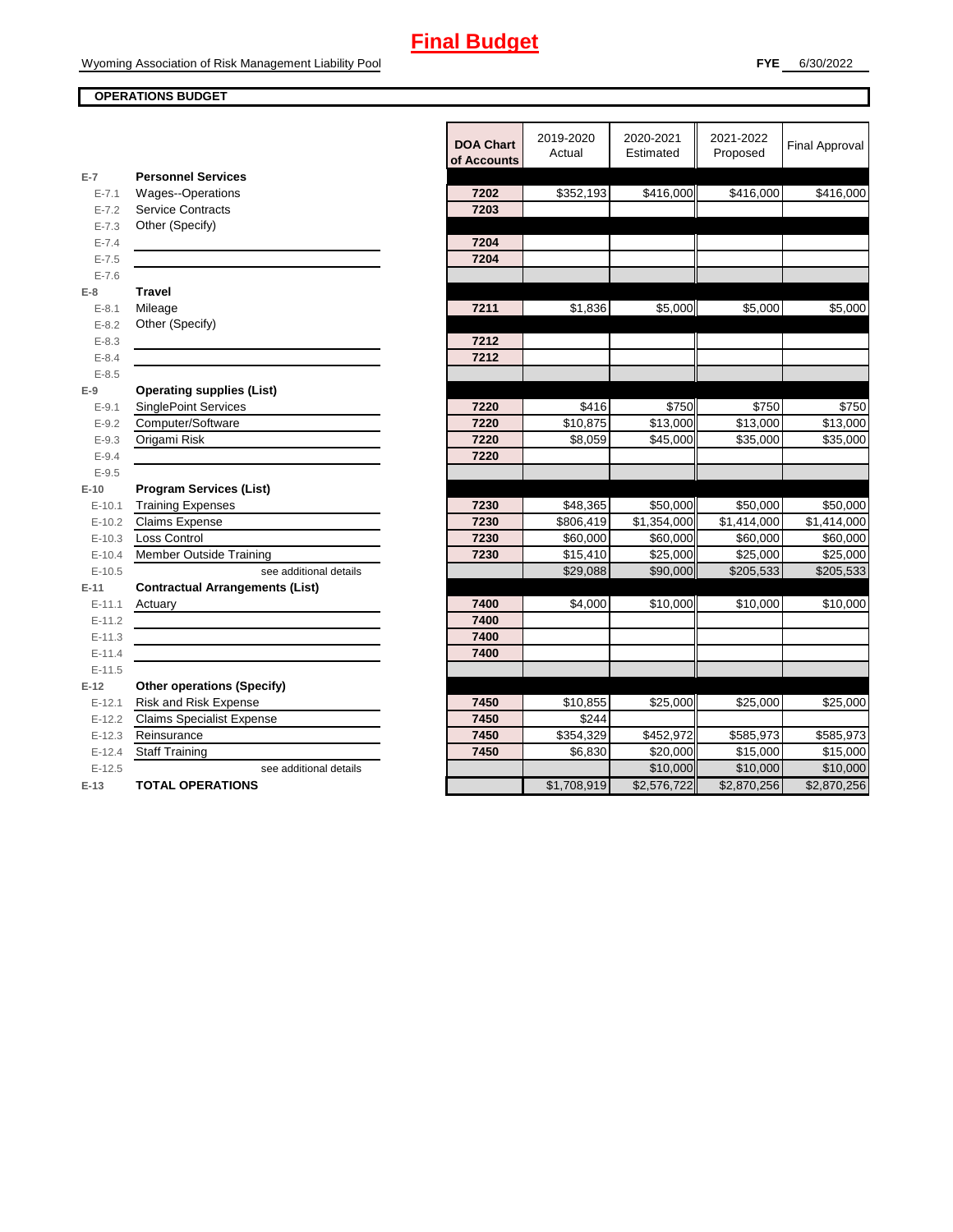## **Final Budget**

#### **INDIRECT COSTS BUDGET**

|          |                              | <b>DOA Chart</b><br>of Accounts | 2019-2020<br>Actual | 2020-2021<br>Estimated | 2021-2022<br>Proposed | <b>Final Approval</b> |
|----------|------------------------------|---------------------------------|---------------------|------------------------|-----------------------|-----------------------|
| $E-14$   | Insurance                    |                                 |                     |                        |                       |                       |
| $E-14.1$ | Liability                    | 7502                            |                     |                        |                       |                       |
| $E-14.2$ | Buildings and vehicles       | 7503                            | \$16,018            | \$12,500               | \$12,500              | \$12,500              |
| $E-14.3$ | Equipment                    | 7504                            |                     |                        |                       |                       |
| $E-14.4$ | Other (Specify)              |                                 |                     |                        |                       |                       |
| $E-14.5$ | AD&D                         | 7505                            | \$10,906            | \$13,000               | \$13,000              | \$13,000              |
| $E-14.6$ |                              | 7505                            |                     |                        |                       |                       |
| $E-14.7$ |                              |                                 |                     |                        |                       |                       |
| $E-15$   | Indirect payroll costs:      |                                 |                     |                        |                       |                       |
| $E-15.1$ | FICA (Social Security) taxes | 7511                            | \$26,143            | \$31,000               | \$31,000              | \$31,000              |
| $E-15.2$ | <b>Workers Compensation</b>  | 7512                            | \$312               | \$1,500                | \$1,500               | \$1,500               |
| $E-15.3$ | <b>Unemployment Taxes</b>    | 7513                            | \$500               | \$2,500                | \$2,500               | \$2,500               |
| $E-15.4$ | Retirement                   | 7514                            | \$57,961            | \$64,500               | \$64,500              | \$64,500              |
| $E-15.5$ | <b>Health Insurance</b>      | 7515                            | \$71,440            | \$105,500              | \$105,500             | \$105,500             |
| $E-15.6$ | Other (Specify)              |                                 |                     |                        |                       |                       |
| $E-15.7$ |                              | 7516                            |                     |                        |                       |                       |
| $E-15.8$ |                              | 7516                            |                     |                        |                       |                       |
| $E-15.9$ |                              |                                 |                     |                        |                       |                       |
|          |                              |                                 |                     |                        |                       |                       |
| $E-17$   | <b>TOTAL INDIRECT COSTS</b>  |                                 | \$183,280           | \$230,500              | \$230,500             | \$230,500             |

## **DEBT SERVICE BUDGET**

| <b>DOA Chart</b><br>of Accounts | 2019-2020<br>Actual | 2020-2021<br>Estimated | 2021-2022<br>Proposed | <b>Final Approval</b> |
|---------------------------------|---------------------|------------------------|-----------------------|-----------------------|
|                                 |                     |                        |                       |                       |
| 6401<br>6410                    |                     |                        |                       |                       |
| 6420                            |                     |                        |                       |                       |
|                                 | 30                  |                        | \$0                   | \$0                   |

| D-1 | <b>Debt Service</b> |
|-----|---------------------|

D-1.1 Principal

D-1.2 **Interest** 

D-1.3 **Fees** 

**D-2 TOTAL DEBT SERVICE**